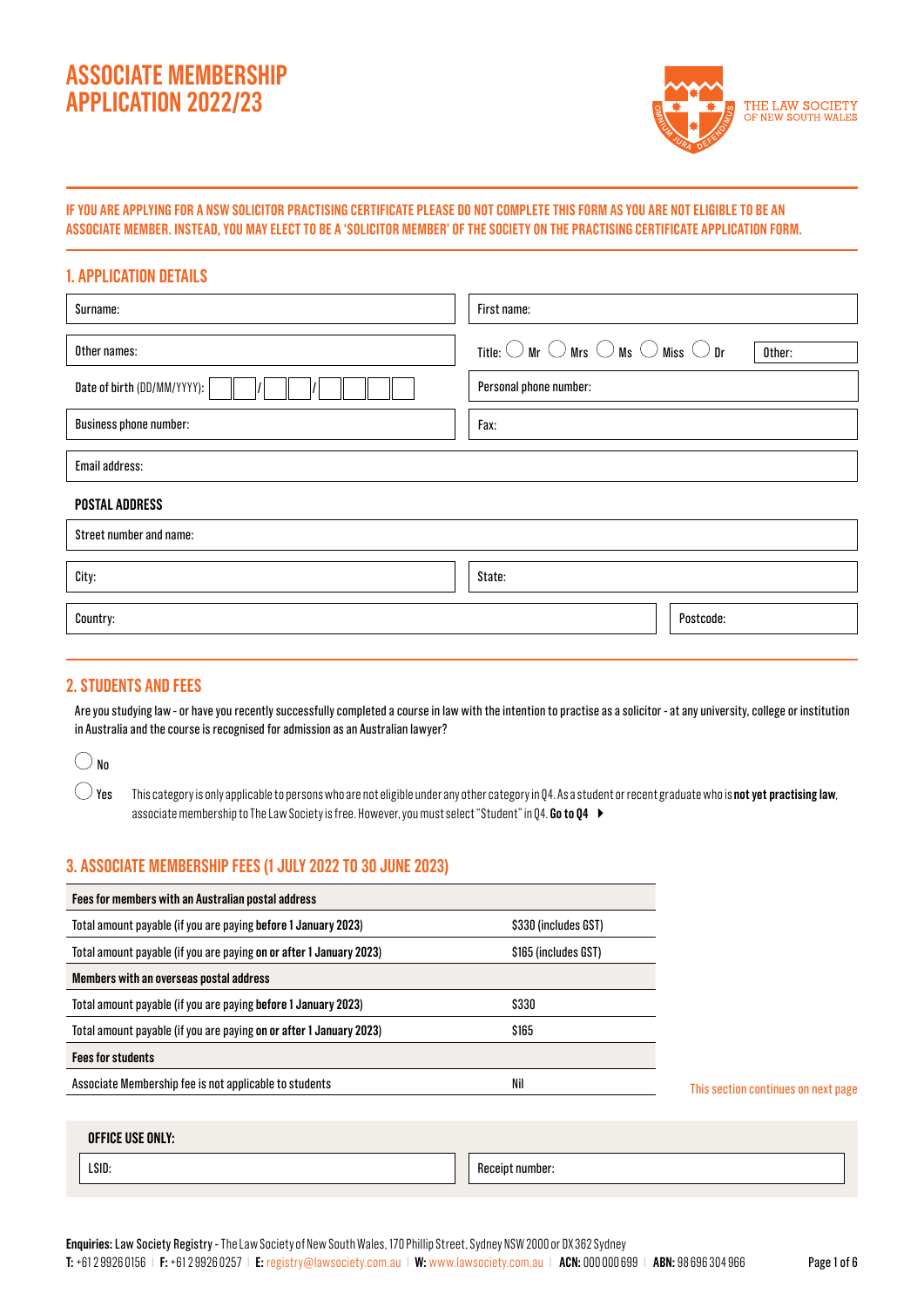## **3. ASSOCIATE MEMBERSHIP FEES** (CONTINUED)

| <b>PAYMENT METHOD</b><br>EFTPOS (payment to be made in person at the Law Society)<br>Credit card:                                                                                                                                                                          |  |  |  |  |
|----------------------------------------------------------------------------------------------------------------------------------------------------------------------------------------------------------------------------------------------------------------------------|--|--|--|--|
| Card type: $\bigcirc$ Amex $\bigcirc$ Mastercard $\bigcirc$ Visa<br>Amount to be charged: \$                                                                                                                                                                               |  |  |  |  |
| Card number:<br>Expiry date:                                                                                                                                                                                                                                               |  |  |  |  |
| Cardholder's name:                                                                                                                                                                                                                                                         |  |  |  |  |
| Cardholder's signature:                                                                                                                                                                                                                                                    |  |  |  |  |
| 4. Associate membership category<br>Please indicate the category under which you seek to be eligible for associate membership to The Law Society (if you ticked 'Yes' in Q2, you must select Student (2) in<br>the categories below and provide the relevant information). |  |  |  |  |

|                                             | 1. Admitted in Australia                                                                                                                                                                                                                                                                                                                                                                   |  |  |  |  |  |
|---------------------------------------------|--------------------------------------------------------------------------------------------------------------------------------------------------------------------------------------------------------------------------------------------------------------------------------------------------------------------------------------------------------------------------------------------|--|--|--|--|--|
|                                             | Select this category if you have been admitted to practise law in a State<br>or Territory of Australia but do not hold a current practising certificate<br>issued by The Law Society of New South Wales                                                                                                                                                                                    |  |  |  |  |  |
|                                             | Date of admission (DD/MM/YYYY):                                                                                                                                                                                                                                                                                                                                                            |  |  |  |  |  |
|                                             | Jurisdiction(s) within Australia where you are admitted                                                                                                                                                                                                                                                                                                                                    |  |  |  |  |  |
|                                             | QLD<br><b>NSW</b><br><b>NT</b><br><b>ACT</b><br>VIC<br><b>WA</b><br><b>SA</b><br><b>TAS</b>                                                                                                                                                                                                                                                                                                |  |  |  |  |  |
|                                             | Attach a copy of the Certificate of Admission (your form will be returned if it is not provided).<br>Ø<br>Go to Q5 $\blacktriangleright$                                                                                                                                                                                                                                                   |  |  |  |  |  |
|                                             |                                                                                                                                                                                                                                                                                                                                                                                            |  |  |  |  |  |
|                                             | 2. STUDENT                                                                                                                                                                                                                                                                                                                                                                                 |  |  |  |  |  |
| $\left(\begin{array}{c} \end{array}\right)$ | Select this category if you intend to practise as a solicitor and are studying law or have recently<br>successfully completed a course in law at any university, college or institution in Australia and the<br>course is recognised for the purpose of admission as a lawyer.<br>Note: If you fall into any of the other categories in Q4, you are not eligible for the student category. |  |  |  |  |  |
|                                             | Name of institution:                                                                                                                                                                                                                                                                                                                                                                       |  |  |  |  |  |
|                                             | Name of law degree:                                                                                                                                                                                                                                                                                                                                                                        |  |  |  |  |  |
|                                             | Attach a photocopy of your student identification, together with evidence that you are studying law (your form will be returned if it is not provided).                                                                                                                                                                                                                                    |  |  |  |  |  |

#### **Go to Q6 (Declaration) - student membership is free**

This section continues on next page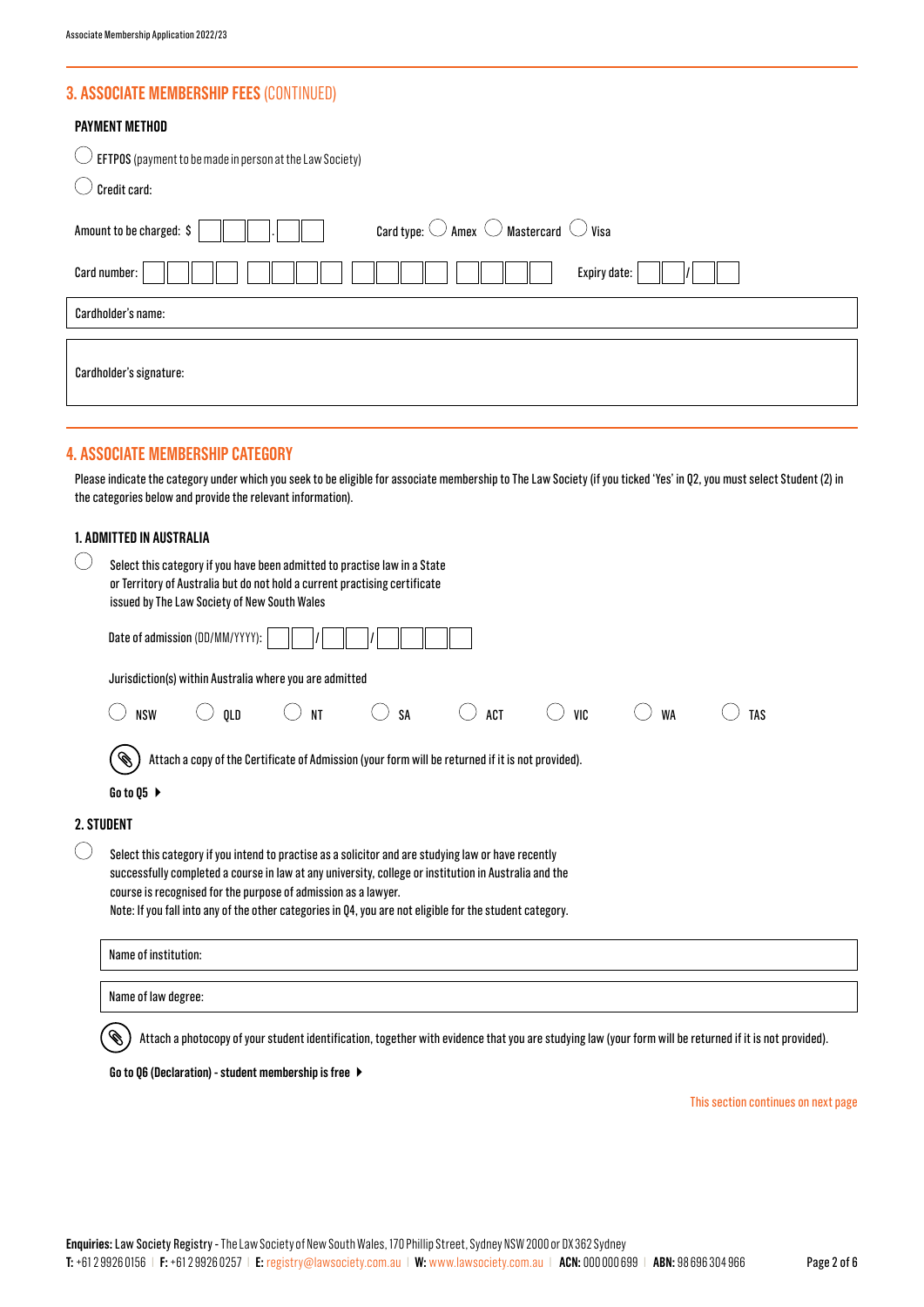## **4. ASSOCIATE MEMBERSHIP CATEGORY** (CONTINUED)

#### **3. FOREIGN LAWYER**

| $\bigcirc$ | Select this category if you have been admitted |
|------------|------------------------------------------------|
|            | to practise law in a foreign jurisdiction      |

| Date of admission in foreign jurisdiction (DD/MM/YYYY): |  |  |  |  |  |  |  |  |
|---------------------------------------------------------|--|--|--|--|--|--|--|--|
|---------------------------------------------------------|--|--|--|--|--|--|--|--|

| Name of foreign jurisdiction: |  |
|-------------------------------|--|
|-------------------------------|--|

Attach a copy of the Certificate of Admission (your form will be returned if it is not provided). Ø.

If practising foreign law in NSW, you may be required to register with The Law Society in accordance with legal profession legislation (as defined in the Legal Profession Uniform Law Application Act (2014). Forms are available at www.lawsociety.com.au/forms.

#### **Go to Q5**

## **4. LAW OFFICE MANAGER**

 $\bigcirc$ 

Select this category if you are employed in a management role in a law office and the principal(s) are Solicitor Members of The Law Society of New South Wales

Name of law office:

Your job title:

Please note, your employer may be contacted in order to confirm your employment status.

#### **Go to Q5**

#### **5. LEGALLY QUALIFIED**

 $\left(\begin{array}{c} \end{array}\right)$ Select this category if you have a legal qualification recognised for the purpose of admission as a lawyer in Australia and you do not fit into any of the other categories

Name of legal qualification:

Name of institution:

D. Attach a copy of your degree or qualification (your form will be returned if it is not provided).

**Go to Q5**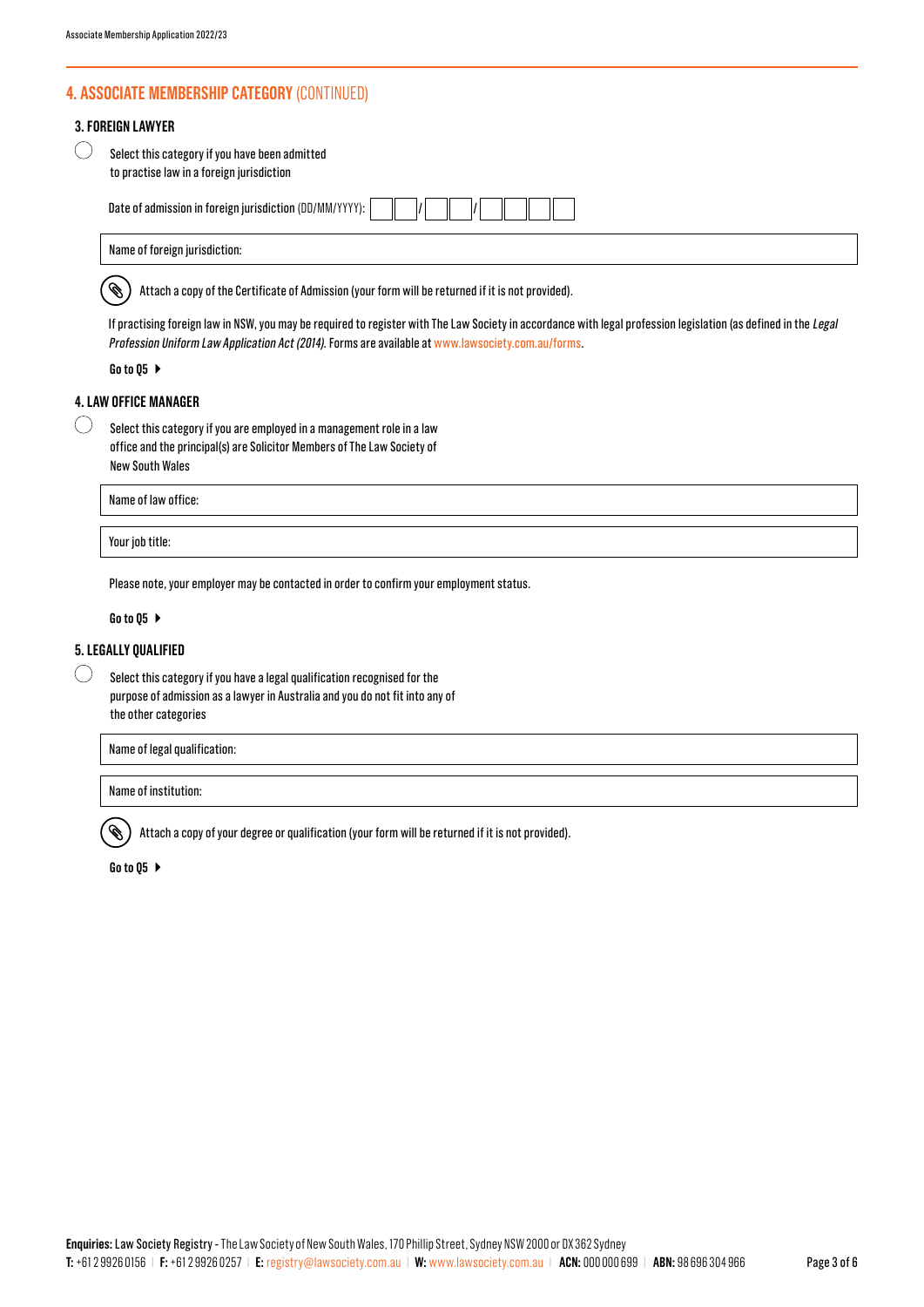## **5. CURRENT STATUS** (OPTIONAL)

Please tick the box most appropriate to your current status:

| <b>Retired solicitor</b>                            | Parental leave     | Overseas practitioner |
|-----------------------------------------------------|--------------------|-----------------------|
| <b>Barrister</b>                                    | <b>Study leave</b> | <b>Travel</b>         |
| <b>Retired barrister</b>                            | Unemployed         | Sahhatical            |
| Interstate practitioner                             | <b>Illness</b>     | Non-legal employment  |
| Legal position (no Practising Certificate required) |                    |                       |
| Please specify:<br>Other                            |                    |                       |
|                                                     |                    |                       |

The Law Society is committed to providing the most appropriate services for its associate members. Therefore, we plan to survey members at various intervals in the future to identify areas where the Society can assist its associate members and develop services that are relevant to their needs. Your co-operation is appreciated in completing the above question.

#### **6. DECLARATION**

 $\sqrt{ }$ 

I wish to apply to become an Associate Member of The Law Society of New South Wales and declare that the information provided in this application is true and correct. I have read the Personal Information Collection Notice on this form before providing my personal information to the Law Society.

| Signed: |                                                                                   |
|---------|-----------------------------------------------------------------------------------|
|         | $\left  \right $ and $\left  \right $ and $\left  \right $<br>Dated (DD/MM/YYYY): |

## **LODGEMENT OF APPLICATION FORM**

- The completed form must be accompanied by the required supporting documents. **Please note:** Your application will be returned to you if the relevant documents are not attached.
- Return your form and supporting documents to:

#### **BY EMAIL**

Email your form to registry@lawsociety.com.au

#### **BY FAX**

- **F:** 02 9926 0257 (from within Australia)
- **F:** +61 2 9926 0257 (from overseas)

#### **BY POST**

The Law Society Registry - 170 Phillip St, Sydney NSW 2000 Or send to DX 362 Sydney

#### **Please direct any queries to the Registry:**

- **E:** registry@lawsociety.com.au
- **T:** +61 2 9926 0156
- **F:** +61 2 9926 0257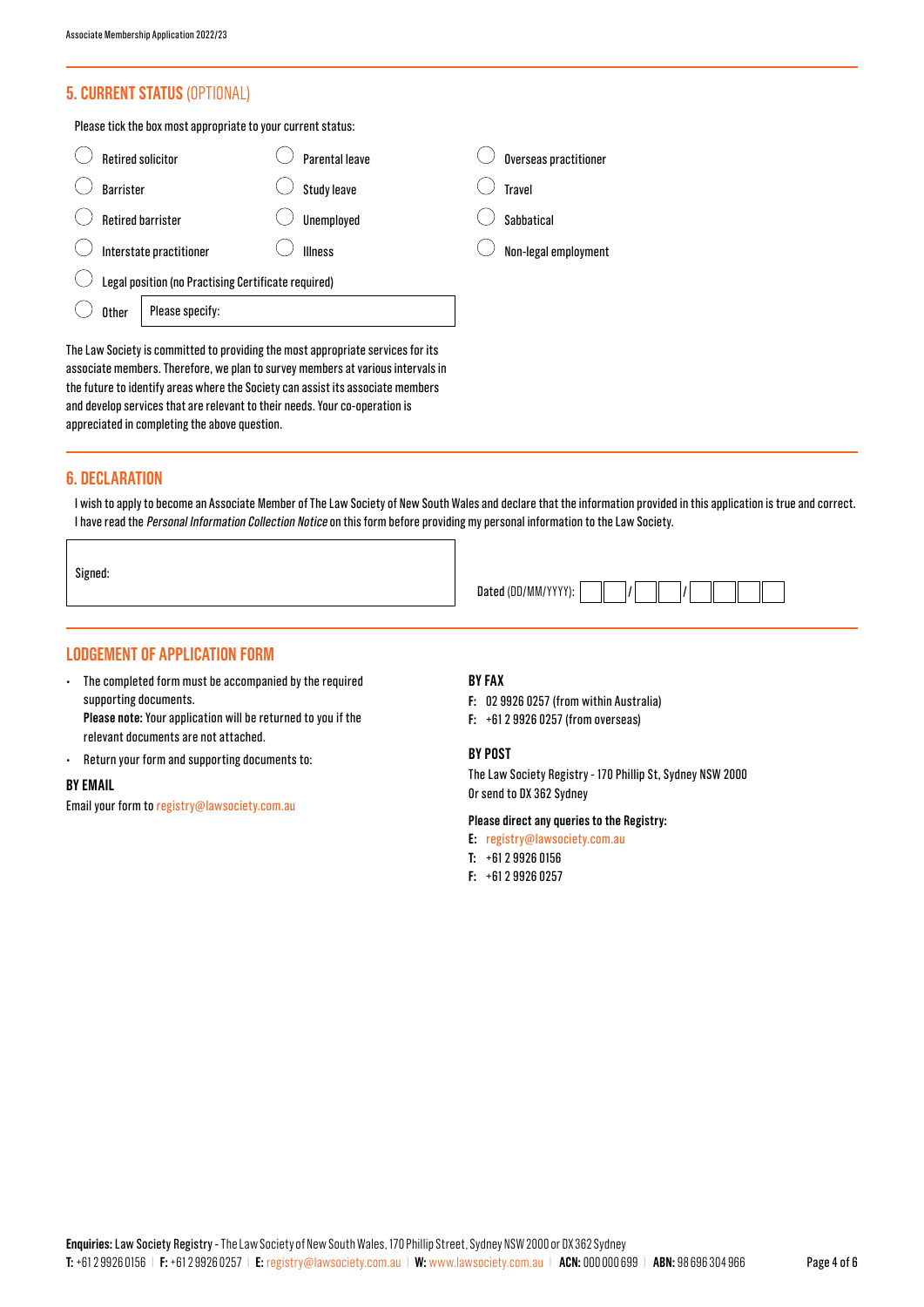## **PERSONAL INFORMATION COLLECTION NOTICE**

By completing this form you are providing personal information to The Law Society of New South Wales (we, us, or our).

By lodging this application, you confirm that you have read the Personal Information Collection Notice and that you consent to The Law Society of New South Wales' collection, use and disclosure of information in accordance with that Notice. If you have any questions regarding the Personal Information Collection Notice please contact our Privacy Officer using the contact details below, prior to lodging this application.

#### **Who do we collect the personal information from?**

We generally collect your personal information directly from you. However, in some cases, we may receive your personal information from a third party (for instance if we receive a complaint) and when it is relevant to our statutory responsibilities (for instance other regulators who have dealt with you).

#### **What are the purposes for which we collect and hold personal information?**

We collect and hold your personal information to:

- fulfil our functions under, facilitate compliance with, and carry out our responsibilities in connection with, the Legal Profession Act 2004 (NSW), the legal profession legislation (as defined in the Legal Profession Uniform Law Application Act 2014), the Corporations Act 2001 (Cth), the Professional Standards Act 1994 (NSW) and associated regulations (which require and authorise us to collect certain information) including to maintain regulatory and corporate records;
- fulfil our role as a professional association including:
	- maintaining membership records
- communicating with you to offer products, services and events and when you obtain a product or service or come to an event
- to conduct research and provide public representation; and
- provide information to third parties as authorised or required by law.

#### **What if we didn't collect this personal information?**

Without your personal information we may not be able to process your application or request, perform our statutory functions or provide you with some or all of the services of the Law Society as a professional association.

#### **Who are the types of bodies and persons to whom we usually disclose your personal information?**

Your personal information may be provided to:

- entities distributing information relevant to you as a legal practitioner or member of the Law Society;
- Lawcover and other professional indemnity insurers and practising certificate funders;
- our professional advisors and contractors (strictly on the basis that the information is to be used only for providing services to the Law Society and must not be disclosed);
- Australian regulators and government entities (such as the Office of the Legal Services Commissioner) and overseas regulators; and
- organisations that represent the legal profession such as the Law Council of Australia and Regional Law Societies.

#### **Disclosure overseas**

If you practise in a foreign country (or apply to do so) we may send your personal information overseas in response to an inquiry from the relevant authority in that place.

We use the services of certain third party service providers which may have offices or other operations outside of Australia. As a result, your personal information may be disclosed to overseas recipients. All service providers that have access to personal information held by us are required to keep the information confidential and not to make use of it for any purpose other than to provide services in accordance with their engagement.

#### **You can access and correct your personal information**

Our privacy policy contains information about how you may access your personal information and seek correction of such information; as well as how to complain about a breach of the Australian Privacy Principles and how we will deal with such a complaint. Our privacy policy is accessible via lawsociety.com. au/privacy-policy

#### **How to contact us for privacy related issues**

#### **PRIVACY OFFICER**

Corporate Legal Services The Law Society of New South Wales 170 Phillip Street, SYDNEY NSW 2000

Telephone: (02) 9926 0333 Fax: (02) 9231 5809 Email: corplegal@lawsociety.com.au

**PLEASE DO NOT RETURN THIS FORM TO THE PRIVACY OFFICER**  See page 4 for lodgement address.